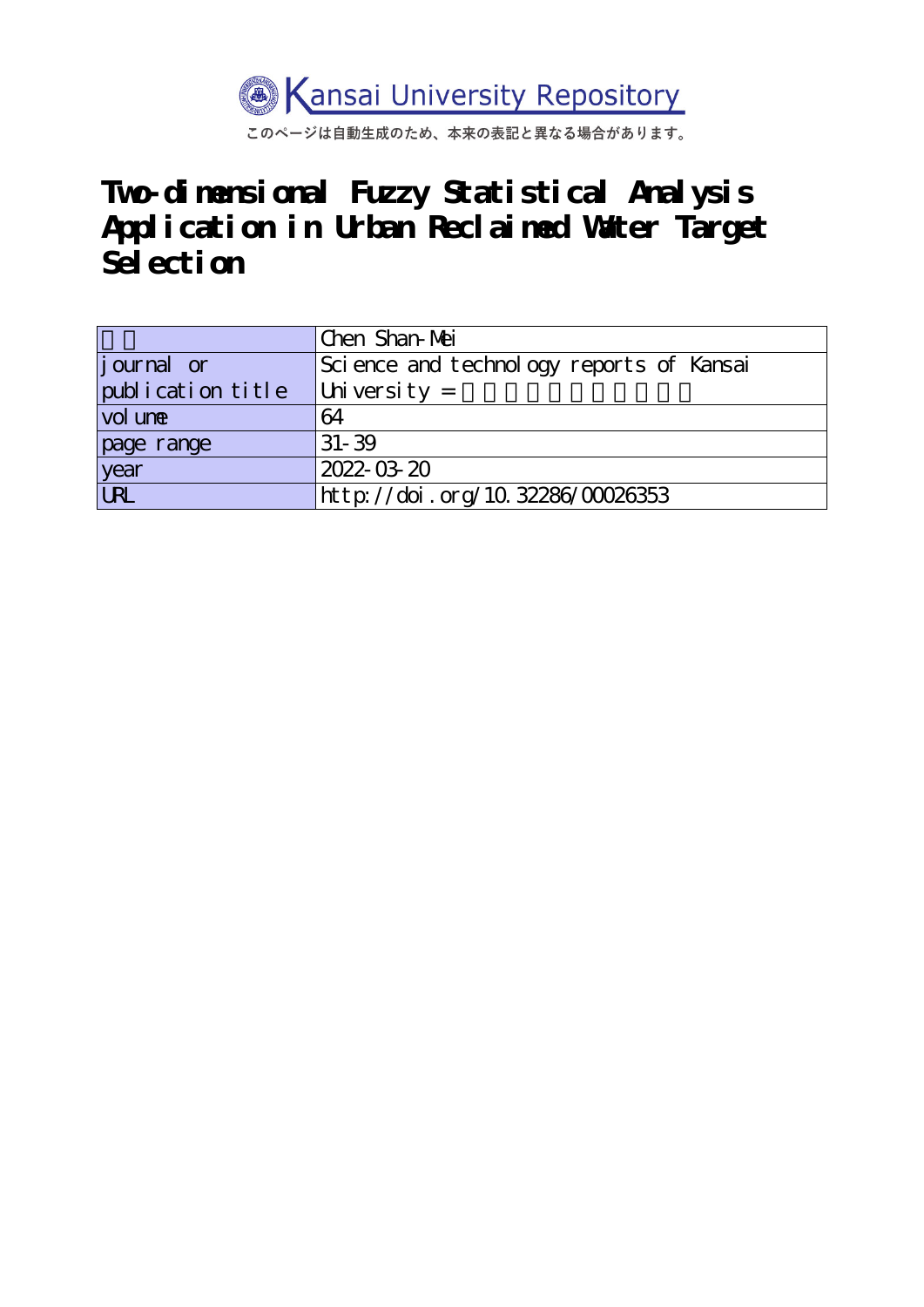# **Two**-**dimensional Fuzzy Statistical Analysis Application in Urban Reclaimed Water Target Selection**

#### **Shan**-**Mei CHEN**<sup>1</sup>**,**<sup>2</sup>

(Received November 22, 2021)

#### **Abstract**

Taiwan faced a severe water shortage in 2020 and 2021. Industrial water demand has continued to rise and, despite the additional water-saving practices used by industry, other water demands, including agricultural and urban uses, have encountered similar water shortage crises. This study employs two-dimensional fuzzy statistics and analysis as a way to accurately represent the inclination, attitudes, and thinking patterns of human beings. A sample questionnaire survey was conducted on Kaohsiung residents. As part of this study, a total of 273 questionnaires were distributed; 245 valid samples were collected and, after invalid responses were removed, the valid response rate was 89.4%. Data analysis demonstrated that, when evaluating reclaimed water programs, the public attaches the most importance to water safety, followed by a stable water supply. In terms of uses for reclaimed water, the public finds it appropriate to direct reclaimed water to agriculture use first, followed by industrial use. In case of a water shortage, people find it necessary to control domestic water use, and the water control scheme they find acceptable is the "1-day supply and 1-day suspension." When reclaimed water use is necessary under a water control program, people find that NTD 15-20 is the most acceptable pricing plan.

### 1**. Introduction**

Despite the annual rainfall in Taiwan being 2.5 times that of the world's average rainfall, regional water shortages still occur frequently in Taiwan due to the extremely uneven distribution of rainfall in terms of time and space. During gradual and severe water shortage crises, the government has proposed strategies to stabilize the water supply by increasing resources, saving water, scheduling water, and storing backup water. The goal of saving water is to increase the overall water recovery rate of factories from 70% to 80% by 2031 and to promote six reclaimed water plant demonstration projects to show the government's emphasis and determination regarding water regeneration.

However, although reclaimed water has been promoted in Taiwan for a long time, its use has not been yet been expanded. Taiwan continues to encounter challenges in the technical, economic, and consumption aspects related to water. The environment for promotion in Taiwan is different compared to that of other countries or regions, and the concept of water resources is not valued by society. This is a serious problem that requires detailed discussions.

<sup>1</sup> PhD candidate, Department of Marine Environment and Engineering, National Sun Yat-sen University, Kaohsiung, Taiwan

<sup>2</sup> Department of Food and Beverage Management, Cheng Shiu University, Kaohsiung, Taiwan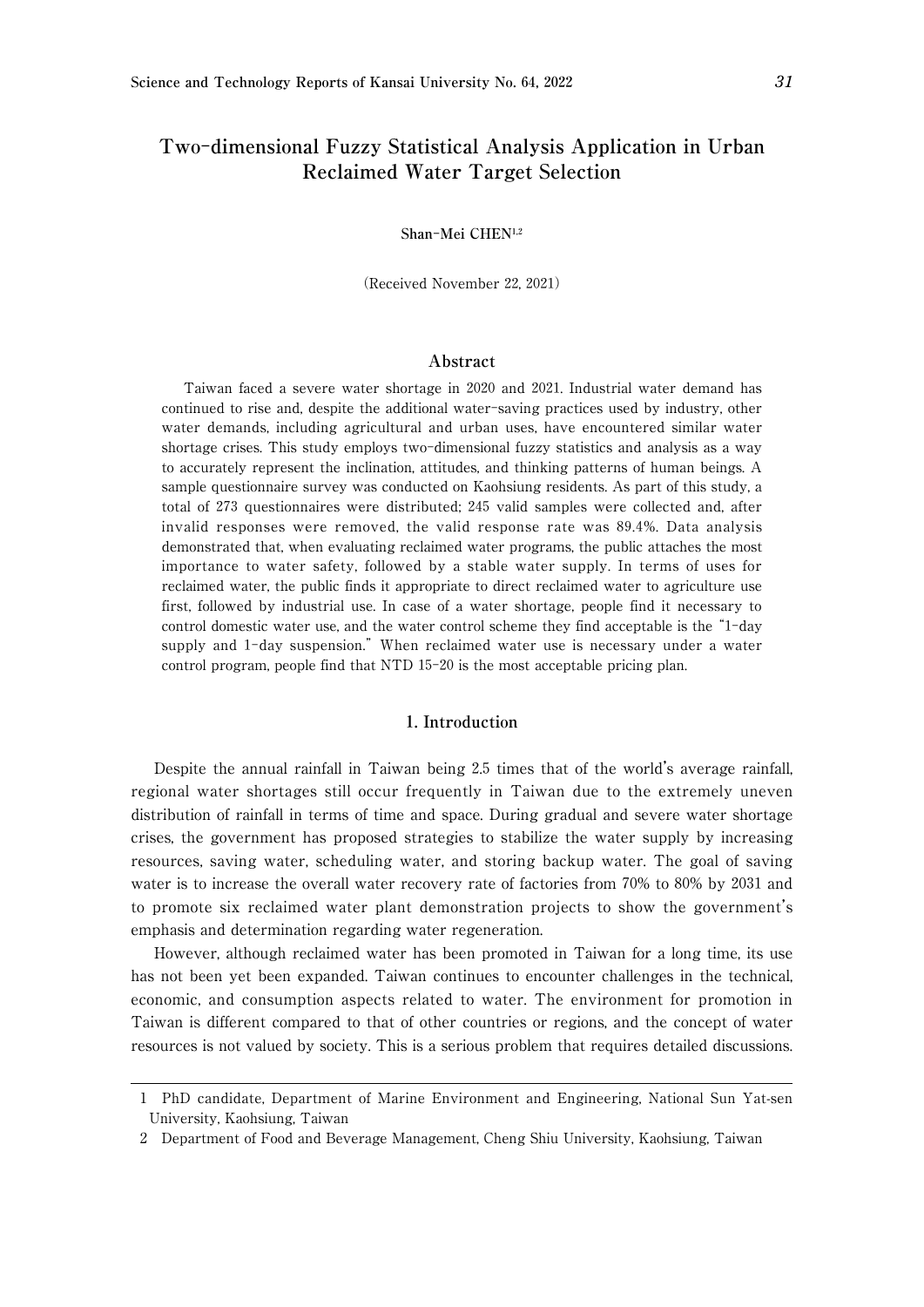This study analyzed the international use of reclaimed water based on an analysis of Taiwan's water resources in order to understand the Taiwanese people's acceptance of reclaimed water. In the near future, the results can be used by the government to understand the importance attached to reclaimed water, the public's acceptance of using reclaimed water for other purposes, and the public's views on the use of reclaimed water to make up for the lack of water, due to the government's proposed rationing measures. This study also makes recommendations on acceptable reclaimed water prices.

# 2**. Review of the Water Resources in Taiwan**

Taiwan is surrounded by the sea, and the climate is warm and humid. May to June is "plum rain" season. There are typhoons in summer and northeast monsoons in winter, all of which bring considerable rainfall to Taiwan. According to statistics, the average annual rainfall in Taiwan can reach 2,500 mm, which is approximately 2.6 times that of the world's average. Due to uneven rainfall distribution in terms of time and space, topographical conditions, and extreme climate changes, however, the annual rainfall per person is only approximately 4,000 cubic meters, less than one-fifth of the world's average of  $21,796$  cubic meters.<sup>1)</sup>

Taiwan is not immune to global climate change and extreme climate impacts. Taiwan experienced the largest drought in 67 years in the first half of 2015, and the second lowest winter rainfall in 70 years in the spring of 2017. The lack of landed typhoons and the scarcity of rain in 2020 plunged Taiwan into the worst drought in 56 years. Many reservoirs held less than 20% of their capacity, with some having water levels below 10%. An alert was triggered in Taichung and Miaoli in April 2021, when the water-rationing measures of the 5-day supply and 2-day suspension were implemented. This caused the warning lights to go on in many areas of Taiwan. It also increased the difficulty of water utilization and dispatch in Taiwan.<sup>2)</sup>

The low price of tap water has an adverse effect on water resources in Taiwan. There has been no increase in water prices since the adjustment of water price by the Taiwan Water Corporation in July 1994. The average price of NTD 10 has remained the same for more than 24 years. In other countries, water price per cubic meter is NTD 46 in Japan, NTD 38 in Germany, NTD 24 in Australia, and NTD 20 in Singapore. Taiwan's low water tariffs have led to the habit of waste, and the current differentiated water prices for different water consumption are not obvious. The price of high water consumption does not influence the user's choices. Although people are aware of water conservation, the actual implementation needs to be improved. There is no economic incentive for industrial investment in watersaving equipment, which is unfavorable to improving water use efficiency.<sup>3)</sup>

In order to stabilize the society and meet the needs of sustainable economic development, domestic water resources must be provided through diversified water supply methods to meet the water needs of everyone. On the one hand, water conservancy–related units should continue to develop traditional water resources, such as reservoirs, barrages, and groundwater. On the other hand, they should also actively evaluate the development of new water sources, such as rainwater storage, undercurrent water utilization, reclaimed water utilization, and seawater desalination. The reclaimed water mainly comes from the recycling of discharged water from public sewage treatment plants, which is more stable in water quality and quantity than other water sources, and is one of the current priorities for the development of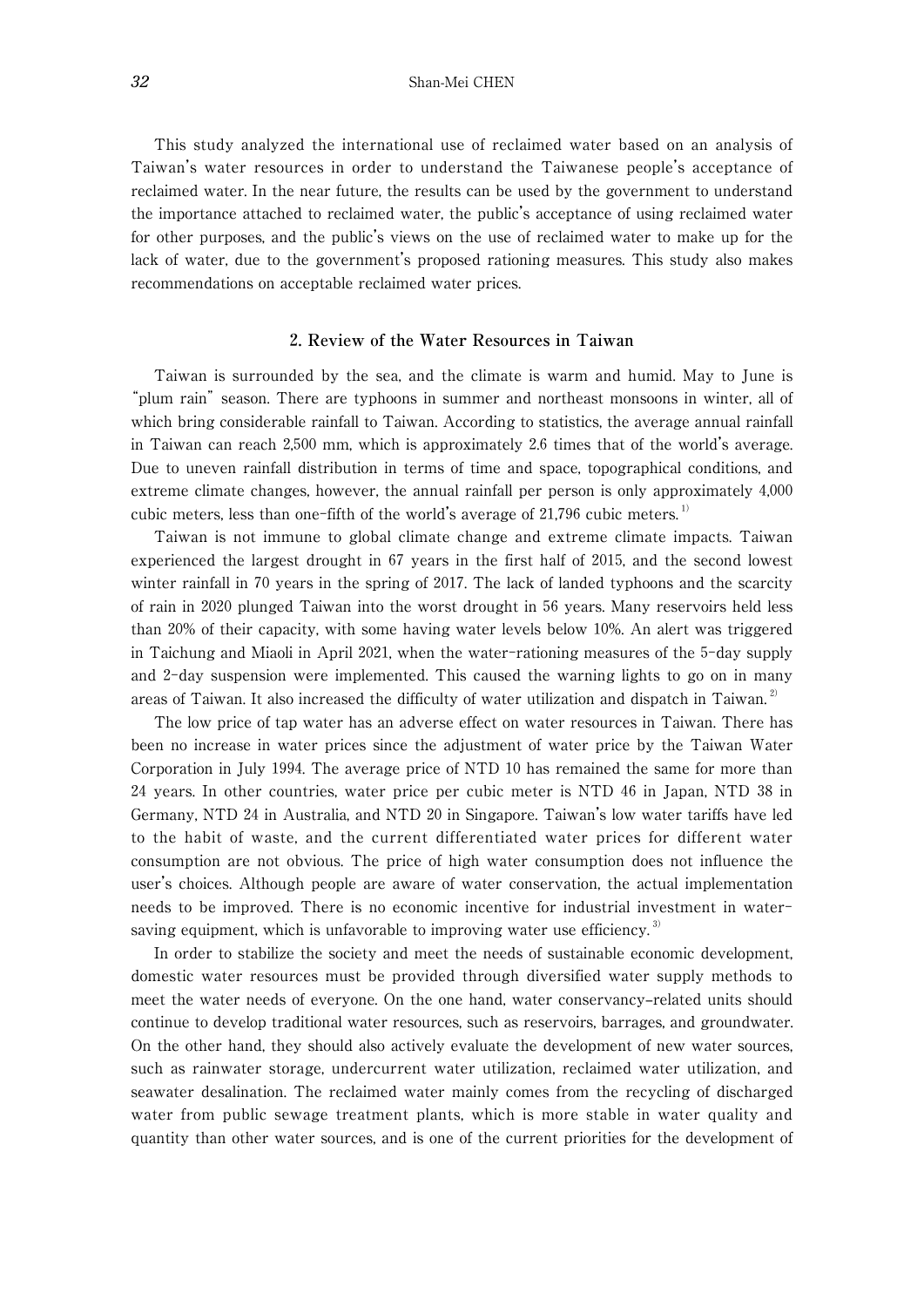emerging water resources.

The Legislative Yuan, the highest legislative organ of Taiwan, passed the "Reclaimed Water Resources Development Act" in 2015. According to the definition of reclaimed water in the regulations, reclaimed water refers to the sewage water or discharged water that can be reused after treatment. The Executive Yuan, the highest administrative organ of Taiwan, approved "Demonstration and Promotion Plan for the Recycling and Reuse of Discharged Water from Public Sewage Treatment Plants" in 2013, with total funding of NTD 15.2 billion for an eight-year period, including six demonstration projects at the Fengyuan Plant and Futian Plant in Taichung, the Anping Plant and Yongkang Plant in Tainan, the Fengshan River Plant, and the Linhai Plant in Kaohsiung, four of which are in the south. 4) The water supply schedule is shown in Table 1 and the water supply quantity is as follows:

- (1) Anping Plant: In 2022, it will supply 37,500 tons of water daily.
- (2) Yongkang Plant: In 2021, the daily water supply will be 9,000 tons, and it will increased to 37,500 tons in 2023.
- (3) Fengshan River Plant: It has been supplying 45,000 tons of daily water since 2019.
- (4) Linhai Plant: The daily water supply was 33,000 tons of water in 2021.

| Area      | Sewage treatment plant | Target industrial zone for water supply                           |
|-----------|------------------------|-------------------------------------------------------------------|
| Tainan    | Liuvin                 | Tainan Eco-industrial Park                                        |
|           | Anping                 | Tainan Branch of Southern Taiwan Science Park, Anping             |
|           | Yongkang               | Tainan Branch and Shugu Branch of Southern Taiwan<br>Science Park |
|           | An-nan                 | Tainan Technology Industrial Park                                 |
|           | Rende                  | Bao-an                                                            |
| Kaohsiung | Fengshan River         | Linhai, Dafa                                                      |
|           | Linhai                 | Linhai                                                            |
|           | Nanzi                  | Nanzi Branch of Export Processing Zone, Dashe                     |
|           | Luchu                  | Kaohsiung Branch of Southern Taiwan Science Park                  |
|           | Linyuan                | Linyuan                                                           |
| Pingtung  | Liukuaicu              | Pingtung Branch of Export Processing Zone, Pingtung               |

**Table** 1 Reuse of Discharged Water from Public Sewage Treatment Plants in Southern Taiwan

#### 3**. Research Method—Fuzzy Statistical Analysis**

Human thinking mainly comes from the cognitive consciousness of natural and social phenomena. However, the language of human knowledge has fuzziness due to its own subjective consciousness, time, environment, and different angles of analyzing things. Thus, Wu (2005) proposed that fuzziness theory refers to the fuzzy measure and classification principle used by the human thinking mode to give a more stable description mode in handling multivariate, complex, ambiguous, and uncertain phenomena.<sup>5)</sup>

Traditional questionnaires often require respondents to fill in a single value in the questionnaire options. However, as human feelings for questionnaire items are fuzzy and uncertain, the traditional questionnaire cannot truly represent the respondents' feelings. Nevertheless, if respondents can express their true preference for questions by using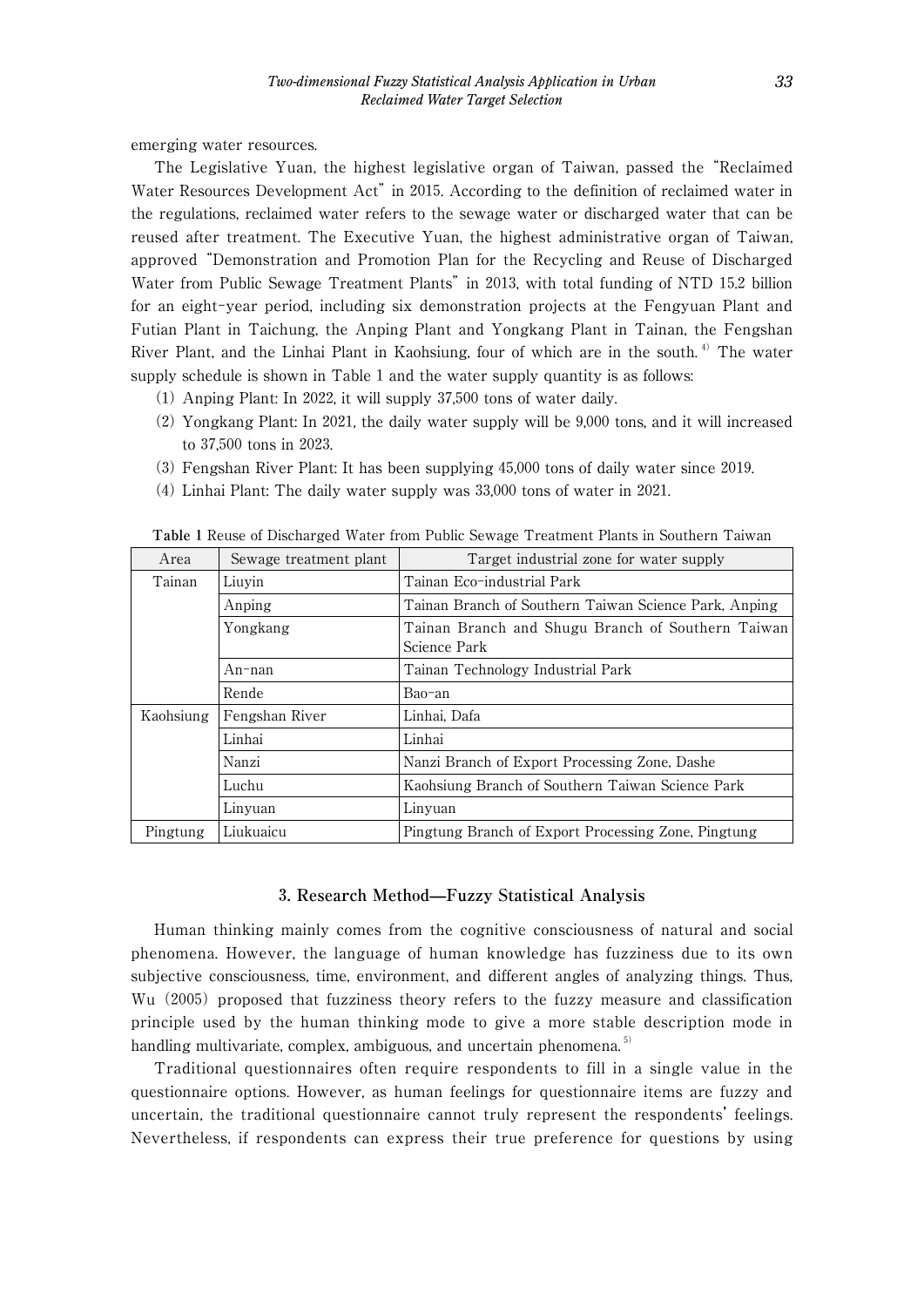membership function or interval values according to their own consciousness, they can convey the true thinking of human beings more completely.

Membership function is a concept of the fuzzy theory derived from the characteristic function in traditional sets. It is used to express the membership grade of elements to fuzzy sets, and its range is between 0 and 1. In the fuzzy set theory, Zadeh (1965) mentioned that if a certain element belongs to a certain set to a greater extent, its membership value is closer to 1; otherwise, it is closer to 0. $\degree$ 

Traditionally, when defining whether a person is "middle-aged," we often use 45 years old as a boundary. However, is a 40-year-old or a 55-year-old man not considered "middle-aged" ? A more reasonable answer can be obtained when the membership function is used. If the age of 45 absolutely belongs to "middle age," its membership grade naturally belongs to 1, while the membership function value of age 40 is 0.8, which means that a 40-year-old belongs to "middle age" with a 0.8 membership function value. Meanwhile, the membership function value of age 55 is 0.3, which means that a 55 year old belongs to "middle age" with a 0.3 membership function value. Compared with the characteristic function of the traditional set, the membership function smoothens the characteristic function, as shown in Figure 1.



**Figure** 1**.** Membership Function for "Middle Age"

The expression of the function definition can refer to the relationship between the elements of an infinite fuzzy set and their membership grade or the relationship between elements of a finite fuzzy set and their membership grade. When considering the items with fuzzy characteristics, the data itself has uncertainty and fuzziness.<sup>7)</sup>

This study is about the public acceptance of urban reclaimed water, and the fuzzy number can be defined as follows:

*U* is set as a domain of discourse, and  $\{L_1, L_2, ..., L_n\}$  is the factor set of *U*. *u* is the real number function between the range of [0, 1]; that is,  $u: U \rightarrow [0,1]$ . If the membership function of a sentence *X* distributed in the domain *U* with respect to the set of factors is expressed as  $\{\mu_1(X), \mu_2(X), ..., \mu_n(X)\}\$ , then in the case of discrete, the fuzzy number of the sentence X can be expressed as:

$$
\mu_U(X) = \frac{\mu_1(X)}{L_1} + \frac{\mu_2(X)}{L_2} + \dots + \frac{\mu_n(X)}{L_n}
$$

The design is as follows, according to the definition of the two-dimensional fuzzy number.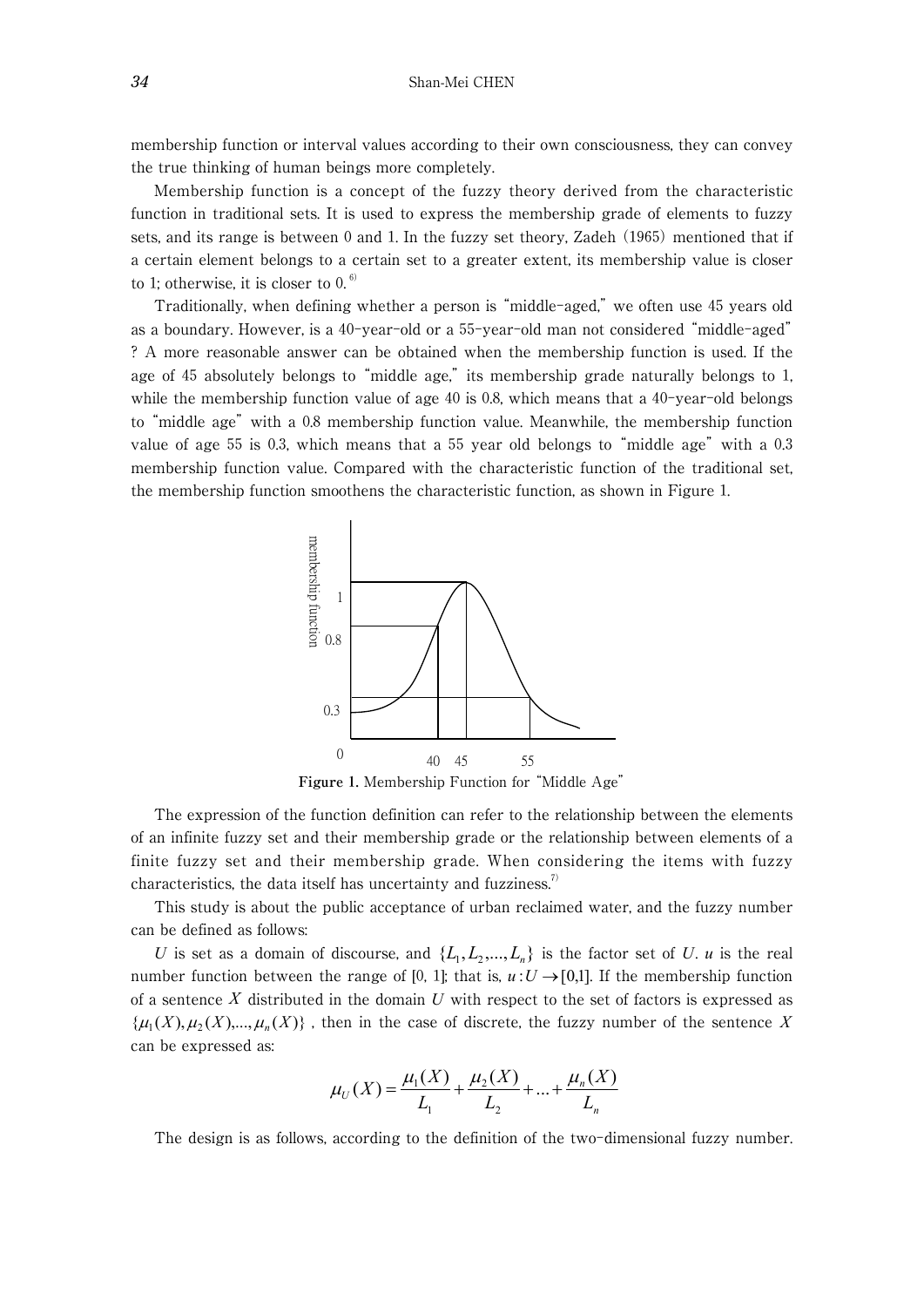Assuming that public acceptance is as follows, there are m factors (factor, F) that consider the choice of n assessment item (B). If the two-dimensional fuzzy statistics of water is used, the domain of discourse is  $U=[Bi, i=1, 2,..., n]$ ,  $V=[Fj, j=1, 2,..., m]$ ,  $X=$  weighted grade of the assessment item, and is represented by u  $(X)$ ;  $Y=$  the acceptance of the water use target and is expressed in  $\mu(Y)$ . In filling out the questionnaire, the numbers between 0 and 1 for the weighted grade of *U* must be filled in, representing this assessment item's "weighted grade." In addition, the numbers between 0 and 1 for the grade of *V* must be filled in, representing the "acceptance grade of water use targets." Then, the two-dimensional fuzzy number matrix of public acceptance is:

An example of one questionnaire:

The membership grade of water quality, stable supply, reasonable price, and reclaimed water technology is 0.3, 0.4, 0.1, and 0.2, respectively. Under the acceptance weight grade of water quality  $(0.3)$ , the membership grade of industrial water, agricultural water, environmental protection water, and miscellaneous water is 0.1, 0.5, 0.3, and 0.1, respectively. The two-dimensional fuzzy sample matrix is obtained as:

|            | $(0.1, 0.3)$ $(0.1, 0.4)$ $(0.5, 0.1)$ |                           | $(0.1, 0.2)$ ] |
|------------|----------------------------------------|---------------------------|----------------|
| (0.5, 0.3) | (0.5, 0.4)                             | (0.2, 0.1)                | (0.4, 0.2)     |
| (0.3, 0.3) | (0.3, 0.4)                             | (0.2, 0.1)                | (0.4, 0.2)     |
| (0.1, 0.3) |                                        | $(0.1, 0.4)$ $(0.1, 0.1)$ | (0.1, 0.2)     |

## 4**. Discussion on Urban Reclaimed Water Target Selection**

In this study, a total of 273 questionnaires were distributed; 245 valid samples were collected and, after invalid responses were removed, the valid response rate was 89.4%. Firstly, the fuzzy statistics of each questionnaire item obtained according to the 245 samples data are as follows:

(1) **Fuzzy expected value matrix**

|  | $\overline{S1} = \begin{bmatrix} (0.215, 0.416) & (0.304, 0.204) & (0.291, 0.183) & (0.326, 0.197) \\ (0.338, 0.416) & (0.306, 0.204) & (0.297, 0.183) & (0.279, 0.197) \\ (0.291, 0.416) & (0.231, 0.204) & (0.233, 0.183) & (0.224, 0.197) \\ (0.172, 0.416) & (0.159, 0.2$ |  |  |
|--|-------------------------------------------------------------------------------------------------------------------------------------------------------------------------------------------------------------------------------------------------------------------------------|--|--|
|  |                                                                                                                                                                                                                                                                               |  |  |
|  |                                                                                                                                                                                                                                                                               |  |  |

Among  $\overline{51}$ , 0.416, 0.206, 0.183, and 0.197 is the expected membership grade of assessment item safe quality, stable supply, reasonable price, and reclaimed water technology, respectively.

Moreover, 0.215, 0.338, 0.291, and 0.172 is the membership grade of industrial water, agricultural water, environmental protection water, and miscellaneous water under water quality, respectively.

In the second line of the fuzzy expected value matrix, 0.304, 0.306, 0.231, and 0.159 is the membership grade of industrial water, agricultural water, environmental protection water, and miscellaneous water under stable supply, respectively. According to the third line of the matrix, 0.291, 0.297, 0.233, and 0.178 is the membership grade of industrial water, agricultural water, environmental protection water, and miscellaneous water under reasonable price,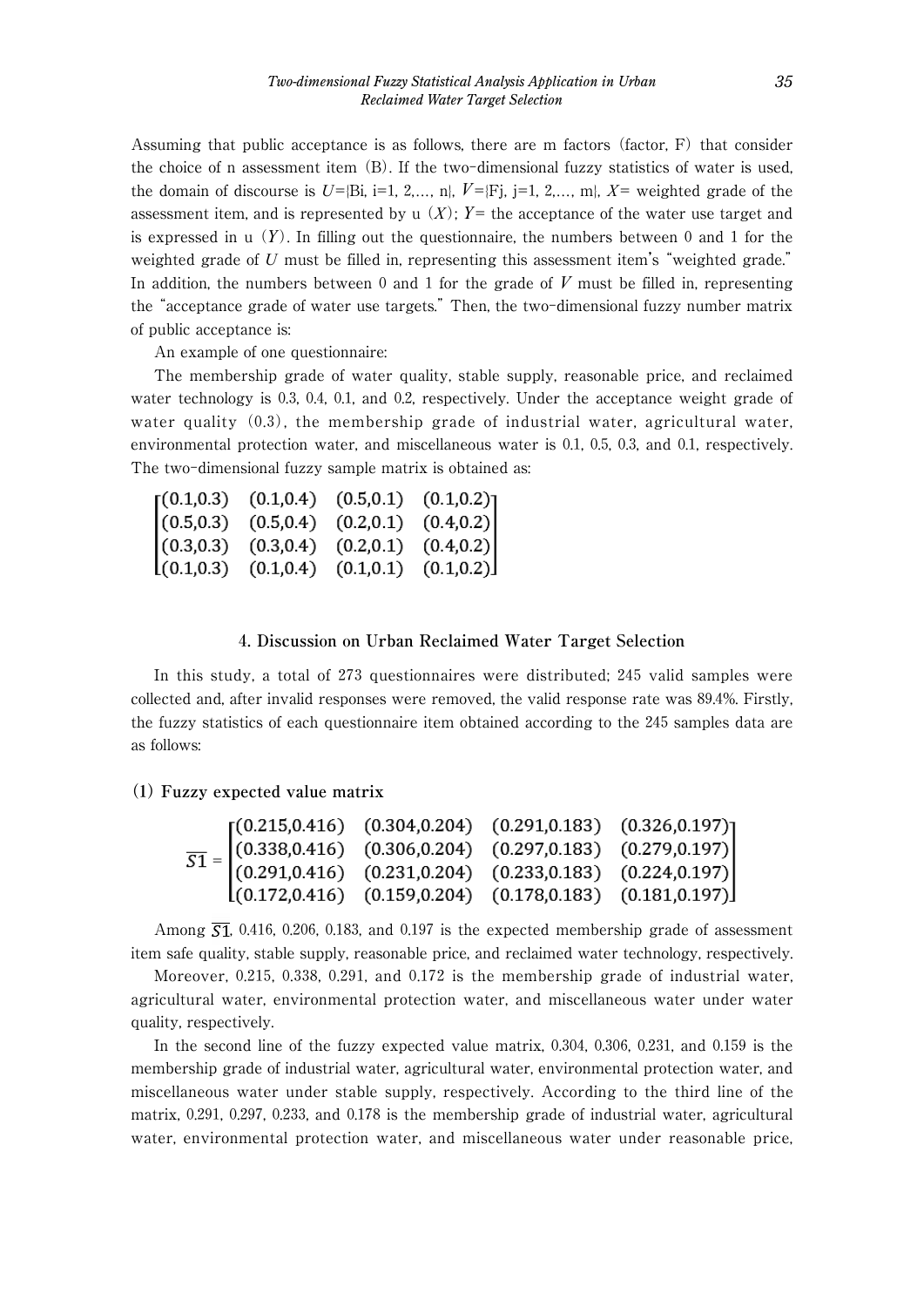respectively. The fourth line of the matrix, 0.326, 0.279, 0.224, and 0.181,is the membership grade of industrial water, agricultural water, environmental protection water, and miscellaneous water under reclaimed water technology, respectively.

$$
\overline{S2} = \begin{bmatrix}\n(0.495, 0.554) & (0.473, 0.190) & (0.514, 0.151) & (0.561, 0.106) \\
(0.247, 0.554) & (0.272, 0.190) & (0.239, 0.151) & (0.212, 0.106) \\
(0.165, 0.554) & (0.148, 0.190) & (0.144, 0.151) & (0.130, 0.106) \\
(0.095, 0.554) & (0.109, 0.190) & (0.105, 0.151) & (0.099, 0.106)\n\end{bmatrix}
$$

Among  $\overline{S2}$ , 0.554, 0.190, 0.151, and 0.106 is the expected membership grade of the water control scheme "1-day supply and 1-day suspension (reclaimed water is supplied for the day of water suspension)," "2-day supply and 2-day suspension (reclaimed water is supplied for the day of water suspension)," "1-day supply and 2-day suspension (reclaimed water is supplied for the day of water suspension)," and "1-day supply and 3-day suspension (reclaimed water is supplied for the day of water suspension)," respectively.

In the first line of the fuzzy expected value matrix, 0.495, 0.247, 0.165, and 0.095 is the membership grade of NTD 15-20/ton, NTD 20-25/ton, NTD 25-30/ton, and NTD 30-35/ton, respectively, under "one-day supply and one-day suspension." According to the second line of the matrix, 0.473, 0.272, 0.148, and 0.109 is the membership grade of NTD 15-20/ton, NTD 20-25/ton, NTD 25-30/ton, and NTD 30-35/ton, respectively, under "two-day supply and twoday suspension." In the third line of the matrix, 0.514, 0.239, 0.144, and 0.105 is the membership grade of NTD 15-20/ton, NTD 20-25/ton, NTD 25-30/ton, and NTD 30-35/ton, respectively, under "one-day supply and two-day suspension." In the fourth line of the matrix, 0.561, 0.212, 0.130, and 0.099 is the membership grade of NTD 15-20/ton, NTD 20-25/ton, NTD 25-30/ton, and NTD 30-35/ton, respectively, under "one-day supply and three-day suspension."

#### (2) **The fuzzy mode**

As for the fuzzy mode of assessment items

| max     |                                       | $\left\{\frac{102.02}{\text{water quality}}, \frac{50.25}{\text{stable supply}}, \frac{44.75}{\text{reasonable price}}, \frac{48.25}{\text{reclained water technology}}\right\} = \frac{102.02}{\text{water quality}}$ |  |                                                                                          |
|---------|---------------------------------------|------------------------------------------------------------------------------------------------------------------------------------------------------------------------------------------------------------------------|--|------------------------------------------------------------------------------------------|
|         |                                       |                                                                                                                                                                                                                        |  |                                                                                          |
|         |                                       |                                                                                                                                                                                                                        |  | Hence, analysis of the survey results indicates that water quality is the most important |
|         | assessment item.                      |                                                                                                                                                                                                                        |  |                                                                                          |
|         |                                       | The fuzzy mode of choosing the water reuse target is                                                                                                                                                                   |  |                                                                                          |
|         |                                       |                                                                                                                                                                                                                        |  |                                                                                          |
|         |                                       | $\max\left\{\frac{66.2125}{\text{industrial water}},\frac{76.8375}{\text{agricultural water}}\right\}$ $\frac{62.6125}{\text{environmental protein water}},\frac{40.9875}{\text{miscellaneous water}}\right\}$         |  |                                                                                          |
|         | $-76.8375$                            |                                                                                                                                                                                                                        |  |                                                                                          |
|         | $\frac{1}{\text{agricultural water}}$ |                                                                                                                                                                                                                        |  |                                                                                          |
|         |                                       | Therefore, most people think that agriculture water is the best reuse target.                                                                                                                                          |  |                                                                                          |
|         |                                       | As for the fuzzy mode of the water control scheme                                                                                                                                                                      |  |                                                                                          |
|         |                                       |                                                                                                                                                                                                                        |  |                                                                                          |
| $max\}$ |                                       | $\{\frac{135.8507}{1-\text{day and }1-\text{day}}, \frac{46.5511}{2-\text{day and }2-\text{day}}, \frac{37.0552}{1-\text{day and }2-\text{day}}, \frac{26.0536}{1-\text{day and }3-\text{day}}\}$                      |  |                                                                                          |
|         | 135.8537                              |                                                                                                                                                                                                                        |  |                                                                                          |
|         | $1$ -day and $1$ -day                 |                                                                                                                                                                                                                        |  |                                                                                          |

Analysis of the survey results indicates that, when the government controls water use by supplying water district after district, among the four water control schemes, the public finds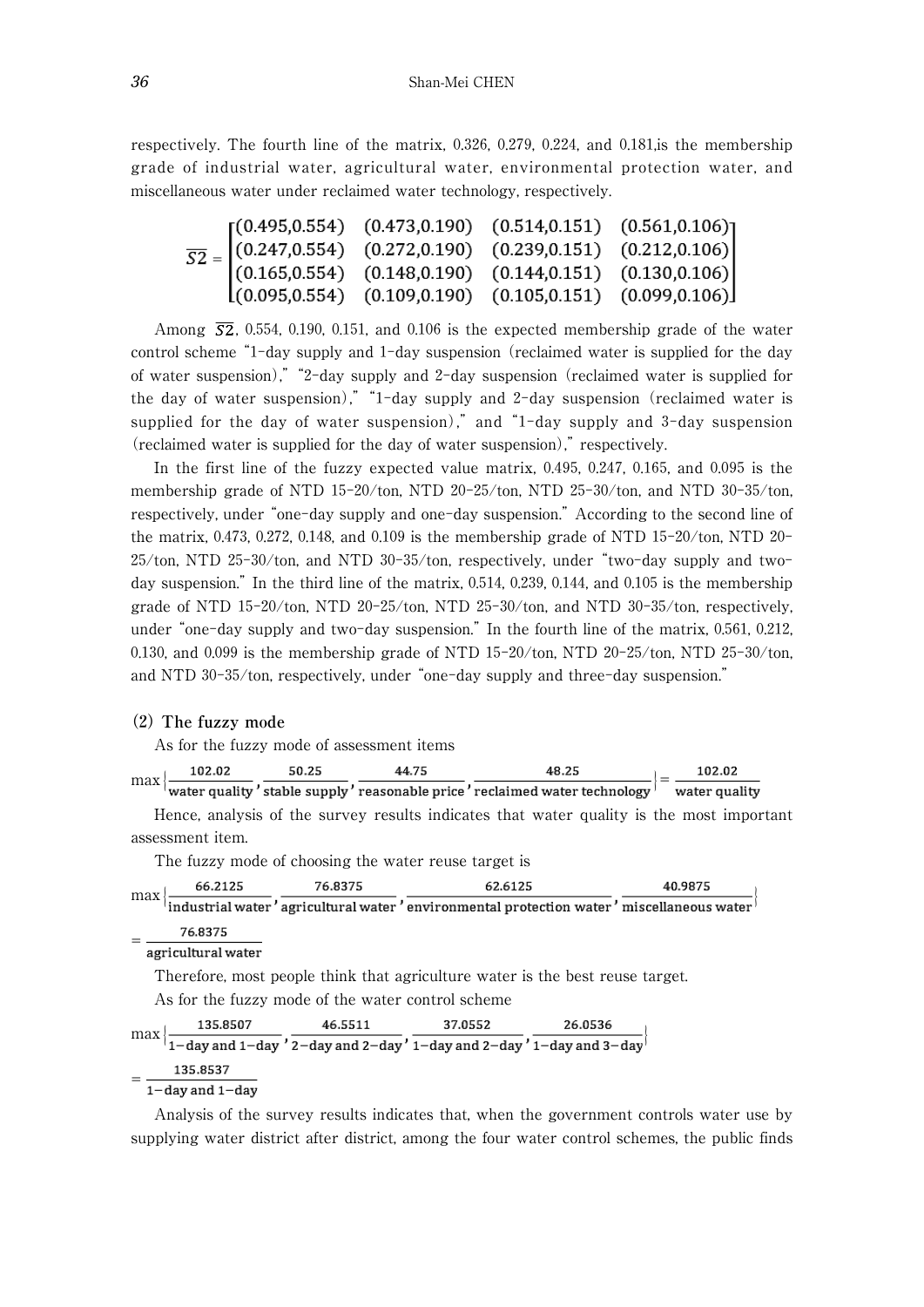the "1-day supply and 1-day suspension (reclaimed water is supplied for the day of water suspension)" plan to be most acceptable.

The fuzzy mode of acceptance of the reclaimed water price is

$$
\max\left\{\frac{118.0512}{\text{NTD15}-20/\text{ton}}, \frac{62.3537}{\text{NTD20}-25/\text{ton}}, \frac{40.4502}{\text{NTD25}-30/\text{ton}}, \frac{25.1588}{\text{NTD30}-35/\text{ton}}\right\} = \frac{118.0512}{\text{NTD15}-20/\text{ton}}
$$

Therefore, the public finds the pricing of NTD15-20/ton of reclaimed water to be acceptable.

# (3) **Correlation coefficient of membership grade**

**Table** 2**.** Correlation Coefficient of Membership Grade on Reclaimed Water Target Selection

| Assessment<br>Item<br>Water<br>Reuse Target | Water Quality | Stable Supply | Reasonable<br>Price | Reclaimed<br>Water<br>Technology |
|---------------------------------------------|---------------|---------------|---------------------|----------------------------------|
| Industrial<br>Water                         | $-0.1351$     | 0.1861        | 0.0700              | 0.0345                           |
| Agricultural<br>Water                       | 0.2740        | 0.1718        | $-0.2223$           | $-0.0226$                        |
| Environmental<br>Protection<br>Water        | 0.1002        | $-0.2598$     | $-0.0258$           | 0.1855                           |
| Miscellaneous<br>Water                      | $-0.2198$     | $-0.0516$     | 0.1809              | $-0.2472$                        |

Table 2 shows the analysis of the assessment item "water quality," in which agricultural water and environmental protection water have a positive correlation. It is thus inferred that water quality has a positive evaluation tendency for agricultural water and environmental protection water in terms of public acceptance.

As for the analysis of the assessment item "stable supply," industrial water and agricultural water have a positive correlation. It is thus inferred that stable supply has a positive evaluation tendency for industrial water and agricultural water in terms of public acceptance.

As for the analysis of the assessment item "reasonable price," miscellaneous water and industrial water have a positive correlation. It is thus inferred that reasonable price has a positive evaluation tendency for miscellaneous water and industrial water in terms of public acceptance.

As for the analysis of the assessment item "reclaimed water technology," environmental protection water and industrial water have a positive correlation. It is thus inferred that reclaimed water technology has a positive evaluation tendency for environmental protection water and industrial water in terms of public acceptance.

From the water reuse target "Industrial Water" point of view, it is found that the assessment item "Stable Supply" has a relatively high positive correlation with other items (i.e., Reasonable Price, Reclaimed Water Technology, and Water Quality). "Industrial Water" needs the "Stable Supply" from the reclaimed water in terms of public acceptance.

"Agricultural Water" must regard "Water Quality" as more important, "Environmental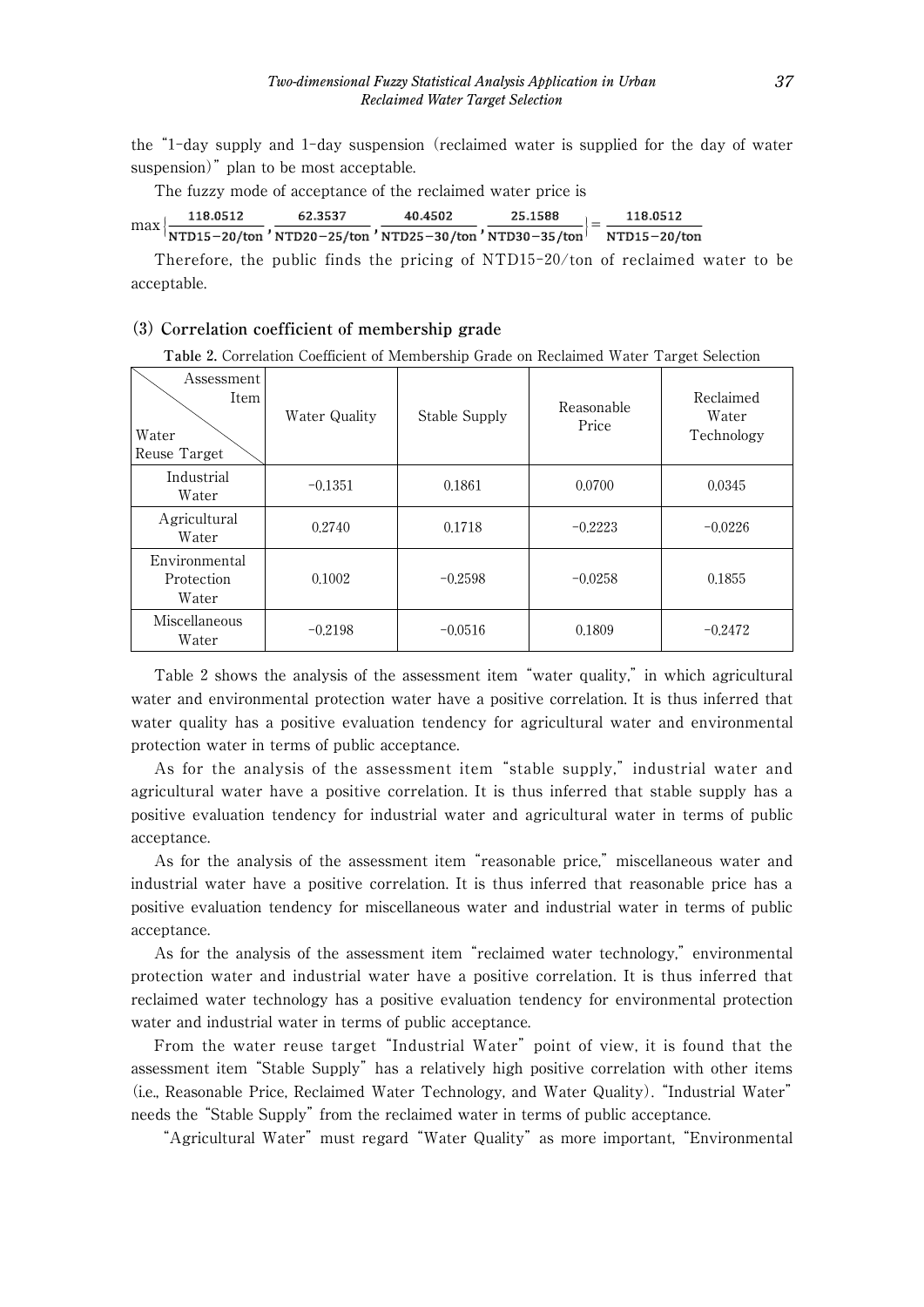Protection Water" needs "Reclaimed Technology," and "Miscellaneous Water" must consider "Reasonable Price" from the reclaimed water in terms of public acceptance.

| Water Control   | 1-day Supply and     | 2-day Supply and     | 1-day Supply and     | 1-day Supply and       |
|-----------------|----------------------|----------------------|----------------------|------------------------|
| Scheme          | 1-day Suspension     | 2-day Suspension     | 2-day Suspension     | 3-day Suspension       |
|                 | (reclaimed water is  | (reclaimed water is  | (reclaimed water is  | (reclaimed water is    |
|                 | supplied for the day | supplied for the two | supplied for the two | supplied for the three |
| Reclaimed       | of water suspension) | days of water        | days of water        | days of water          |
| Water Price     |                      | suspension)          | suspension)          | suspension)            |
| NTD $15-20/ton$ | 0.4553               | $-0.2720$            | $-0.5538$            | $-0.4515$              |
| NTD $20-25/ton$ | $-0.1510$            | 0.0479               | 0.3158               | 0.1525                 |
| NTD $25-30/ton$ | $-0.2441$            | 0.2935               | 0.5684               | 0.5223                 |
| NTD $30-35/ton$ | $-0.6330$            | 0.2949               | 0.3832               | 0.4687                 |

**Table** 3**.** Correlation Coefficient of Membership Grade on Water Control Scheme

Table 3 shows that the water control scheme "1-day supply and 1-day suspension" and the reclaimed water price "NTD 15-20/ton" have a positive correlation. If the government uses reclaimed water on water suspension days to control water usage, under the 1-day supply and 1-day suspension plan, the public finds the pricing of NTD 15-20 per ton of reclaimed water to be acceptable. Under the 1-day supply and 2-day suspension plan, as well as the 1-day supply and 3-day suspension plan, the public accepts the pricing of NTD 20-30 per ton for reclaimed water. Under the 2-day supply and 2-day suspension plan, they accept the pricing of NTD 30-35 per ton for reclaimed water.

In terms of the analysis of reclaimed water price "NTD 15-20/ton," the water control scheme "1-day supply and 1-day suspension" has a relatively high positive correlation with other schemes. The reclaimed water prices "NTD20-25/ton," "NTD 25-30/ton," and "NTD30- 35/ton" could be accepted under the water control schemes "2-day supply and 2-day suspension," "1-day supply and 2-day suspension," and "1-day supply and 3-day suspension," respectively.

## 5**. Conclusion**

- (1) When reclaimed water is used as a source of water, the public ranked four evaluation items in order of importance from most to least important: water safety, stable supply, reasonable pricing, and reclaimed water treatment technology.
- (2) Regarding water safety, the public considers it a top priority to consider the safety of water quality when reclaimed water is directed to agricultural use. Regarding stable supply, the public considers it a top priority to consider the stable supply of water when reclaimed water is used for industrial purposes. Regarding reasonable pricing, the public considers it a top priority to consider whether pricing is reasonable when reclaimed water is directed to urban use. Regarding reclaimed water treatment technology, the public finds it a top priority to consider the technology available to treat reclaimed water when it is directed to ecological use.
- (3) If the government controls water use by supplying water district after district, among the four water control practices, the public finds the "1-day supply and 1-day suspension" plan most acceptable, followed by "2-day supply and 2-day suspension," then "1-day